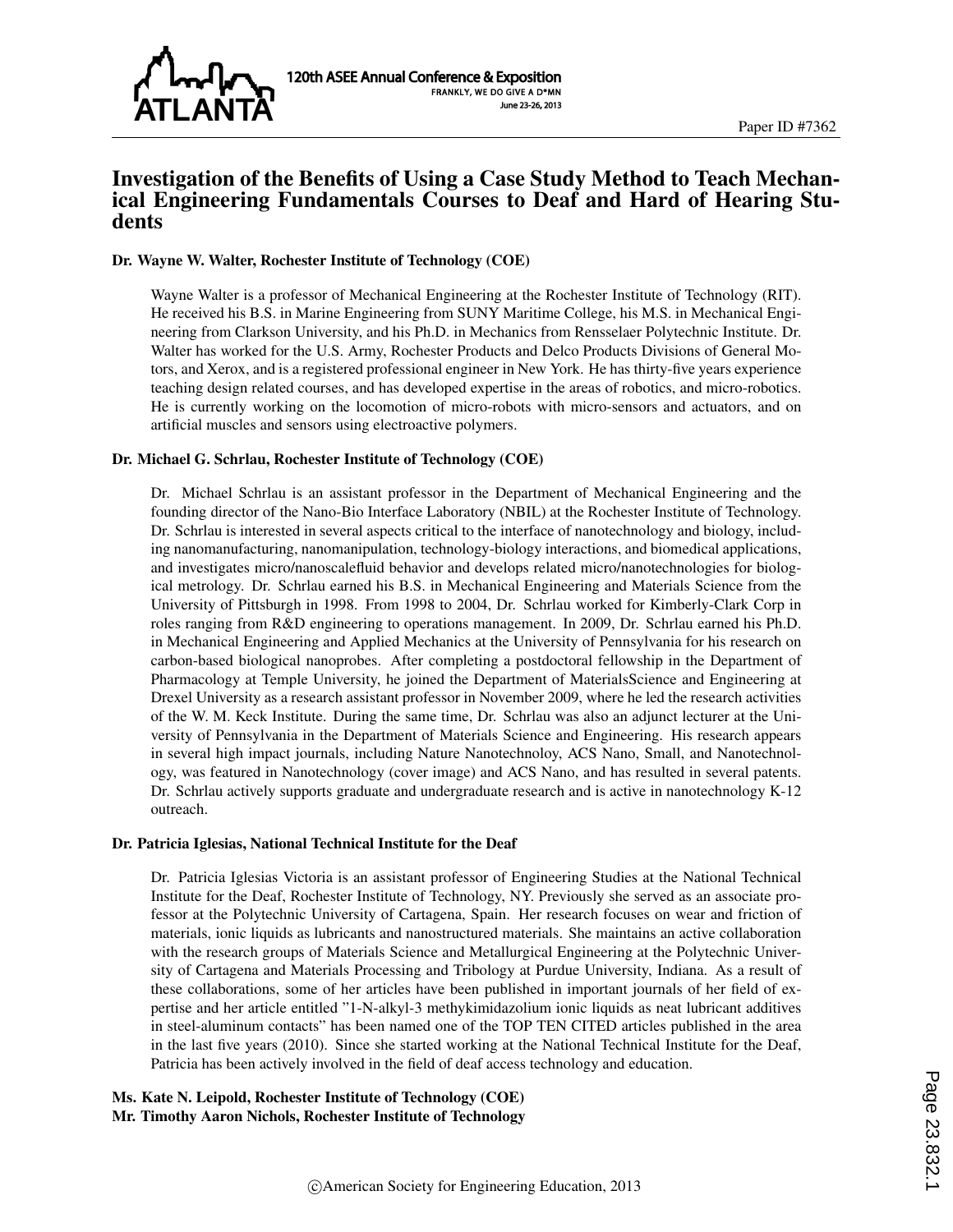

120th ASEE Annual Conference & Exposition FRANKLY, WE DO GIVE A D\*MN June 23-26, 2013

Timothy Nichols is an undergraduate mechanical engineering student at the Rochester Institute of Technology. He works with Dr. Walter, Dr. Schrlau, Dr. Iglesias, and Professor Leipold on the Case Study Project sponsored by the NTID Research Center for Teaching and Learning RCfTL. Mr. Nichols is in his second year as a student in the Honors Program at RIT, is a National Merit Scholar, and is an active member of campus life. He has served on the executive board of one of the largest student clubs at RIT. He is currently pursuing his bachelor's degree in Mechanical Engineering with a focus in aerospace, and plans to pursue a master's degree in Mechanical Engineering once his undergraduate work is completed.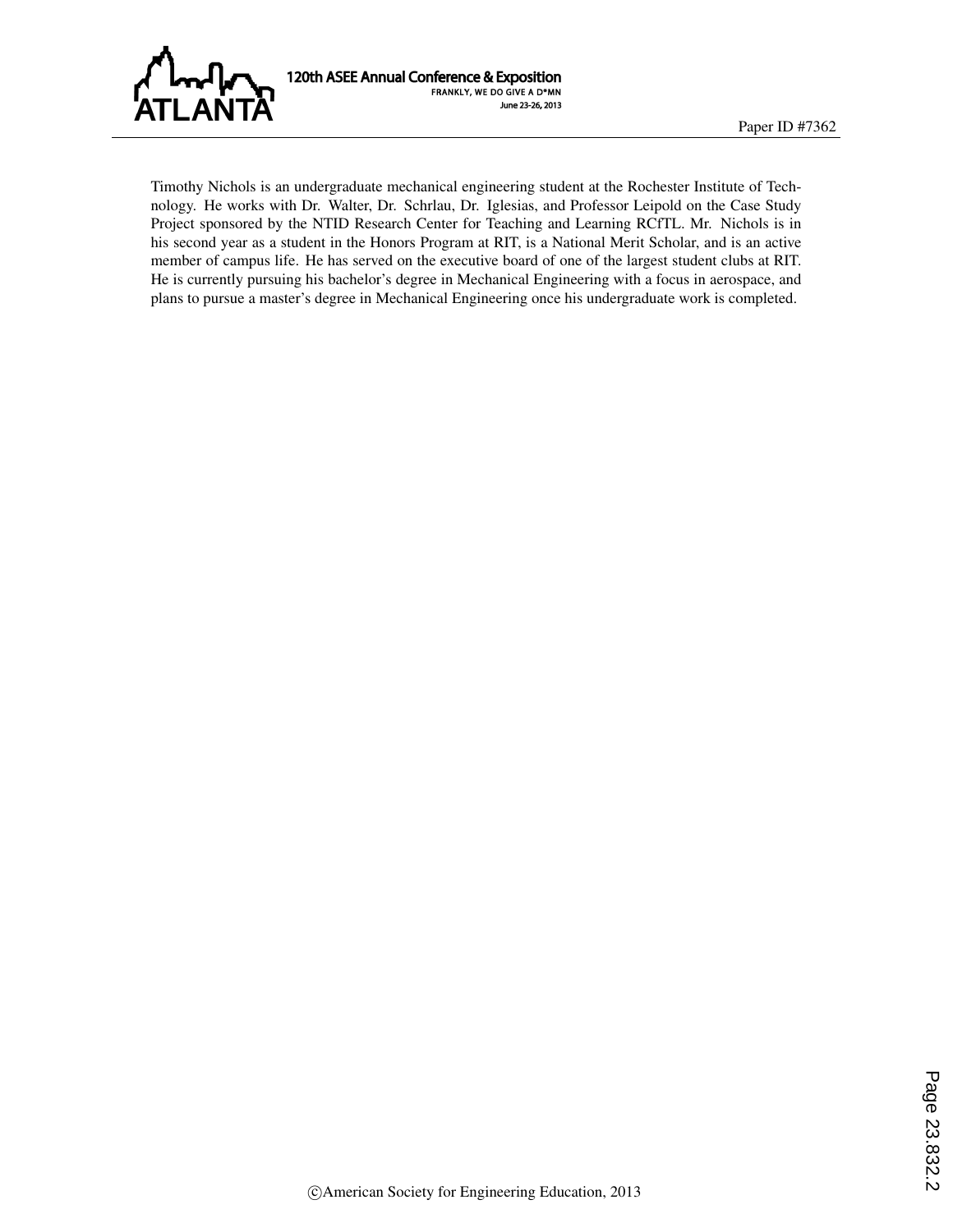# **Investigation of the Benefits of Using a Case Study Method to Teach Mechanical Engineering Fundamentals Courses to Deaf and Hard of Hearing Students**

## **Abstract:**

Case studies are routinely utilized in college business programs to engage students in real world applications and help them better appreciate the importance and relevance of fundamental principles. However, in engineering courses, case studies have not been fully utilized. The hypothesis of this project is that case studies will engage the interest of students, improve their performance in these courses, and ultimately improve their retention. Here, we report the development of a case study activity for Mechanics of Materials, a core engineering course in the Mechanical Engineering undergraduate curriculum, to help engage and interest students, especially deaf and hard of hearing (HoH) students. Using a universal design approach, the activity focused on the Hyatt Regency Walkway Collapse in 1981 and requires students to perform related design calculations and discuss the impact of the events that led up to the accident. Initial assessment of a recent implementation showed the activity stimulated discussions, reinforced engineering fundamentals, helped connect students to the context of engineering concepts, helped relate course content to real world applications, and helped students better understand the implications of engineering decisions.

### **Introduction**

The case study method of teaching is used routinely in college business programs but is not widely used in teaching engineering courses. Some examples exist in the literature that show that it engages hearing students' interest and helps them better appreciate the importance of understanding fundamental principles, that otherwise may be somewhat dry. Xu and Zan (2008) found that "Case study method of teaching, originated from the Harvard Business School in 1919, has remained its validity around the world. It is an indispensably part of the successful teaching by making use of real world scenarios, instead of relying on academic theory as methodology. Thus, case study method of teaching will help strengthen one's ability of analyzing problems, evaluating alternatives and making action plans. Case study method of teaching insists more on participants centered learning." The authors Xu and Zan felt that the role of teachers and students change. Teachers serve as guides to learning, and students are in control of a learning process that is self-paced. [1]

*"Compared with traditional teaching, the case study method of teaching is an interactive learning approach, which changes the role of students from passive to active participants."* [1]

Herreid [3] makes the point that simply lecturing students about a topic is not very effective in helping them remember anything about it. The medical profession has been aware of this for many years, and has always used "war stories" to instruct their interns and residents. The formal use of stories, called case studies, was introduced into Harvard University's law and business school about 1900, but was not formalized until thirty years ago at McMaster University when they introduced the storytelling method, called Problem Based learning (PBL), into their medical school curriculum. Two groups, the University of Delaware and the University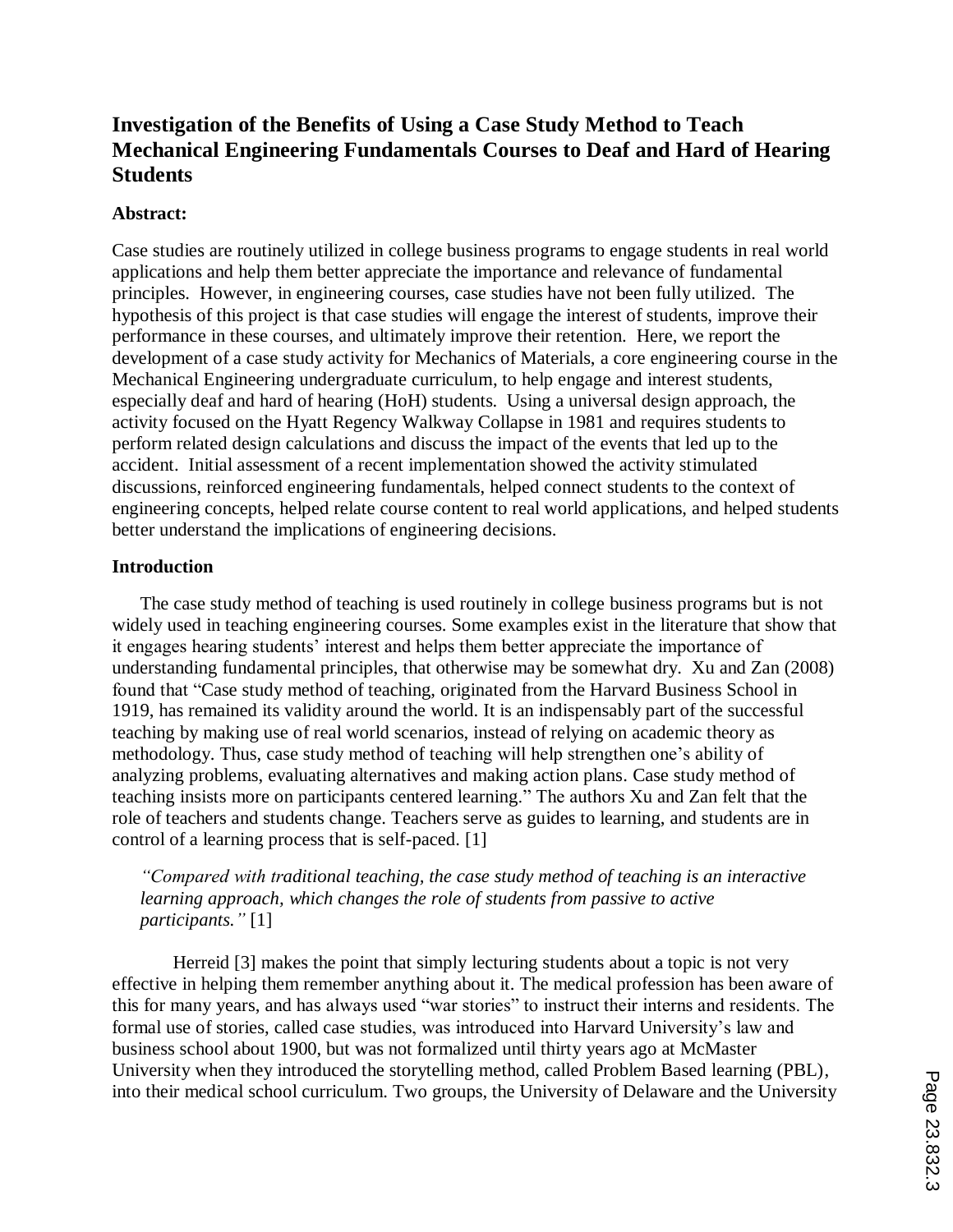of Buffalo, have made extensive in-roads in using case-based teaching in science and engineering and have received extensive financial grant support from the National Science Foundation and others. The University of Delaware has urged the adoption of the PBL approach in every undergraduate discipline on its campus.

Case studies have been implemented in engineering courses with success. Anwar (2001) stated: "Like its law and business school counterparts, the engineering case presents a scenario that practicing engineers are likely to encounter in the workplace. Providing students with case experiences can be viewed as equipping future engineers/engineering technologists with the tools they will need to effectively perform in industry". The authors used the method successfully to teach an engineering technology course in the fundamentals of semi-conductors [4]. Similarly, Yu and Zhang [2] found that actual failure cases are more effective in teaching computer network engineering than made-up theoretical case studies which have no flaws.

Clearly, case studies can significantly improve learning and retention in a variety of disciplines. The method has been used effectively with hearing engineering students, and in fact, a National Science Foundation (NSF) website on engineering case studies is available [5]. However, there appears to be no reports in literature of studies where the method has been used successfully to stimulate deaf and HoH engineering students.

At RIT, there are over 96 deaf and HoH students in Engineering majors: 26 in the college of Engineering (11 Mechanical, 4 Chemical, 6 Biomedical, 1 Computer, 2 Electrical and 2 Engineering Exploration), 44 in the College of Applied Science and Technology (15 Mechanical, 14 Civil, 3 Manufacturing, 4 Electrical, 3 Computer, 2 Electrical/Mechanical, and 3 undeclared) and 24 in transfer programs. To investigate the impact case studies on deaf and hard of hearing student learning, we developed a case study activity for Mechanics of Materials, a core engineering course in the Mechanical Engineering undergraduate curriculum where students learn critical fundamental concepts and principles. The hypothesis of this project is that the case study method will engage the interest of deaf and HoH students, improve their performance in these courses, and ultimately improve their retention.

#### **Methods**

We developed a case study activity, focusing on the Hyatt Regency Walkway accident in 1981, for 0304-347 Mechanics of Materials at RIT. In brief, the Hyatt Regency Walkway Collapse resulted from the failure of the chief design engineers to do due diligence on the approval of a design change proposed by the contractor to install the walkways differently than as designed. The walkways collapsed at a tea dance being held in the hotel atrium, and 114 people were killed, extensive litigation resulted, and the chief engineers lost their professional licenses. The accident provides students the opportunity to apply Mechanics of Materials concepts to analyze the design failure as well as investigate the ethics of the situation and appreciate the impacts resulting from engineering decisions.

A two-part case study packet, designed and developed by undergraduate hearing and deaf student researchers who have previously taken the course, was used to implement the case study in each section. In the first part, a reading assignment with video links and a post-exercise questionnaire on the reading were posted on myCourses, an RIT online course management tool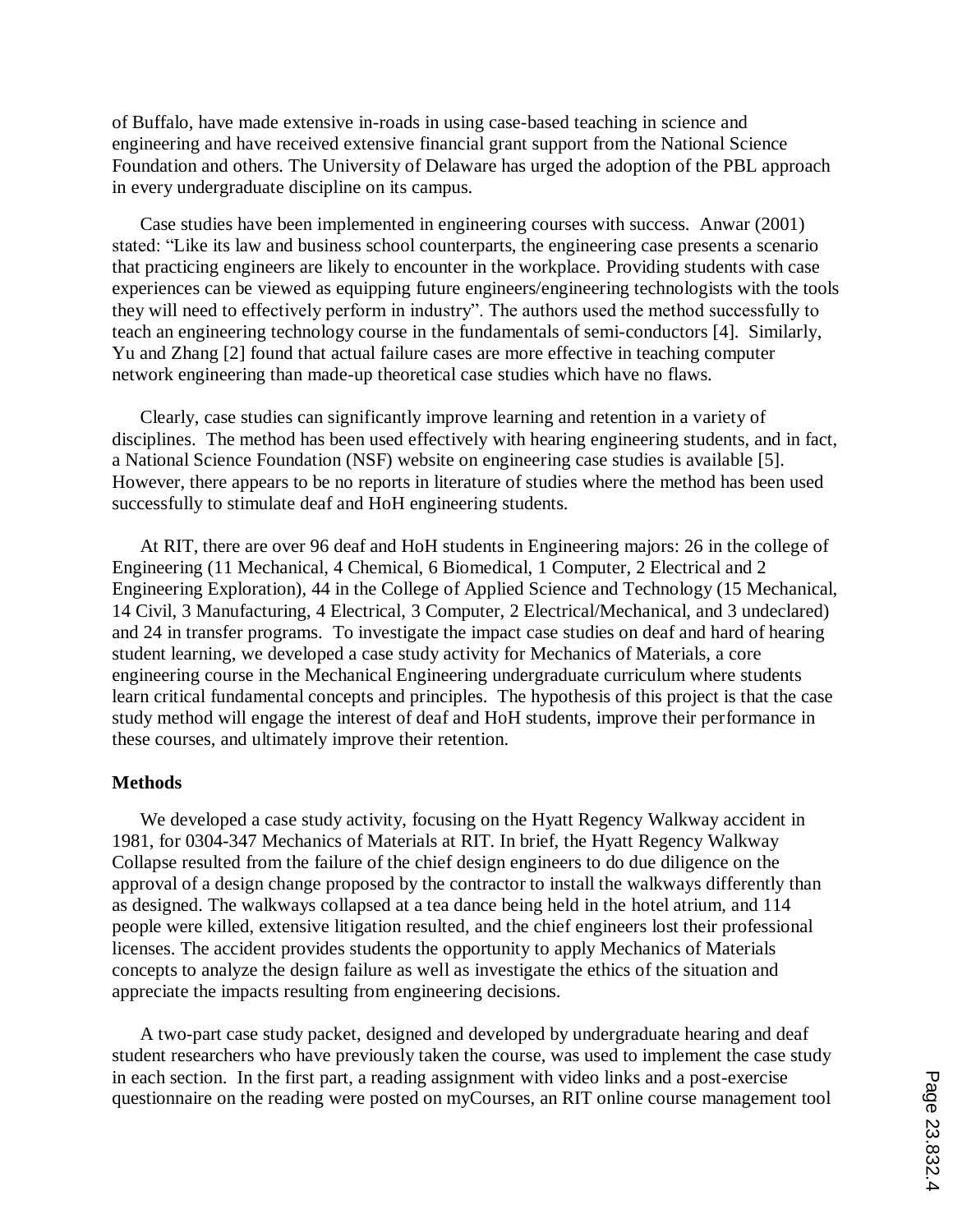available to all students enrolled in the course. The post-exercise questionnaire included the following questions to be answered in essay form:

- 1. What happened during the technology failure, disaster, or accident?
- 2. What was the root cause?
- 3. How could it have been avoided?
- 4. What were the consequences (any loss of life, injuries, loss of property, legislation resulting from the event, loss of engineering licenses, etc.)?

An on-line discussion forum was planned on myCourses as a follow-up activity.

In the second part, Mechanics students worked in teams to do some stress calculations focused on the actual failure of the walkway box beam to withstand the load. Students were asked to calculate the loads in the rods supporting the box beam as designed, and as installed by the contractor, and to compare the results. The total assignment accounted for 2-3% of their final overall grade.

In the Winter Quarter (December 2012 to February 2013), the Hyatt Regency case was introduced to two of the three sections of Mechanics. Section 1 did not review the case, and acted as a "control." Sections 2 and 3 read the case material posted on-line, and took the reading quiz. This was followed by an on-line discussion for an hour. The discussion was "seeded" with a question to get the student discussion going focused on the failure of the design engineers involved to do due diligence on the design change implemented by the contractor. Both sections then proceeded with the second part or the calculations/analysis part of the case study.

The impact of the case study on student learning was accessed using formative and summative assessment. Formative assessment was conducted using College-wide course evaluations and, as shown in Figure 1, a customized course-specific questionnaire at the end of the course. In the course specific questionnaire, all students were asked to rank the importance of certain course aspects to their learning, including lecture, homework, and the newly introduced cased studies. Summative assessment was conducted from student performance on case studies, homework, quizzes, exams and the overall course. However, only the formative assessment from the course-specific questionnaire was available by the publication time of this article and reported here.

## **Results and Discussion**

Students in the two sections that reviewed the case were asked to complete anonymously the evaluation form shown below in Figure1, which asked how effective the case study was in learning the material compared with the other components of the course like lectures, quizzes, homework (See Question 2). There were also three questions specifically addressing the case study, broken out in a separate group (See Question 3). Results and comments are shown in Figures 2 and 3. Students generally rated the case study highly on each of the three questions in Question 3 (Figure 3), but not as well compared to other course components listed in Question 2 (Figure 2). Some student comments were critical of the implementation. Some said too much time elapsed between when the case was first introduced and the reading was assigned, and when the calculations were due. Others pointed out that the case study was worth only two or three quiz grades depending on the section, and felt it was too much work for the limited credit they received for it. Since the lowest quiz grade was dropped, some students chose not to do it at all. Overall, however, the results are encouraging, although limited. More data assessment is clearly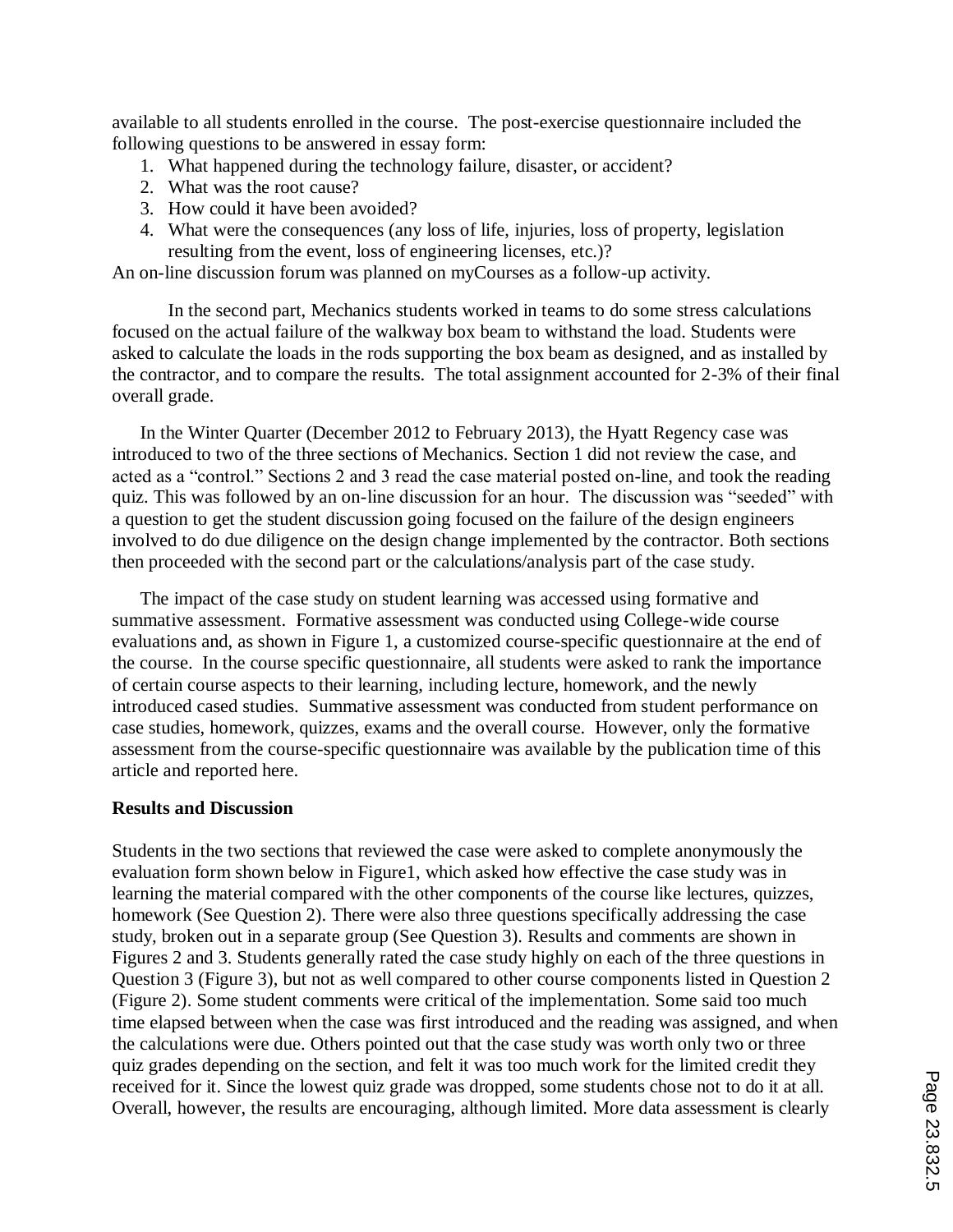needed. We only had one deaf/HoH student in the first implementation, but there will be a larger number of deaf/HoH students in these classes next year. More data is needed on how case studies affect deaf/HoH students.

# **Conclusions**

Initial assessment of a recent implementation showed that the case study stimulated discussions, reinforced engineering fundamentals, helped connect students to the context of engineering concepts, helped relate course content to real world applications, and helped students better understand the implications of engineering decisions. However, the team knows that further investigation needs to be done. Future actions will include:

- 1. Better implementation over a shorter time period. The current implementation had a time gap of three weeks between the on-line discussion and the team-based calculations, as a result of the exam schedule. This did not work well.
- 2. Redefine the Hyatt Regency case study and offer it again next year, after a complete summative data analysis.
- 3. The team can benefit from some instruction and guidance from faculty proficient with case studies implementation, either at the University of Buffalo or the University of Delaware.
- 4. Add more weight in the course grading rubric, both for the discussion portion and for the team-based analysis.
- 5. Complete an extensive summative assessment, and use it to help guide and devise alternative implementation approaches and better ways to utilize it in the classroom. As an alternative to on-line discussion, an in-class face-to-face discussion will be tried and evaluated.

The case study method of teaching is new to engineering students, and may not rate as highly compared to conventional lectures, recitations, homework, and quizzes, but adds value by virtue of the three items in question 3 of the course evaluation that it did well on (introducing students to real world applications, helping students understand the implications of engineering decisions, and reinforcing course concepts)

The team has found that it is difficult to find cases with clearly defined technical causes that can be easily tied to the Statics and Mechanics courses through calculations that students in those courses can perform.

The project is currently on-going, and has been implemented once only. More learning is anticipated as the team gets farther along, but some observations above are already clear. More interesting learnings are sure to follow.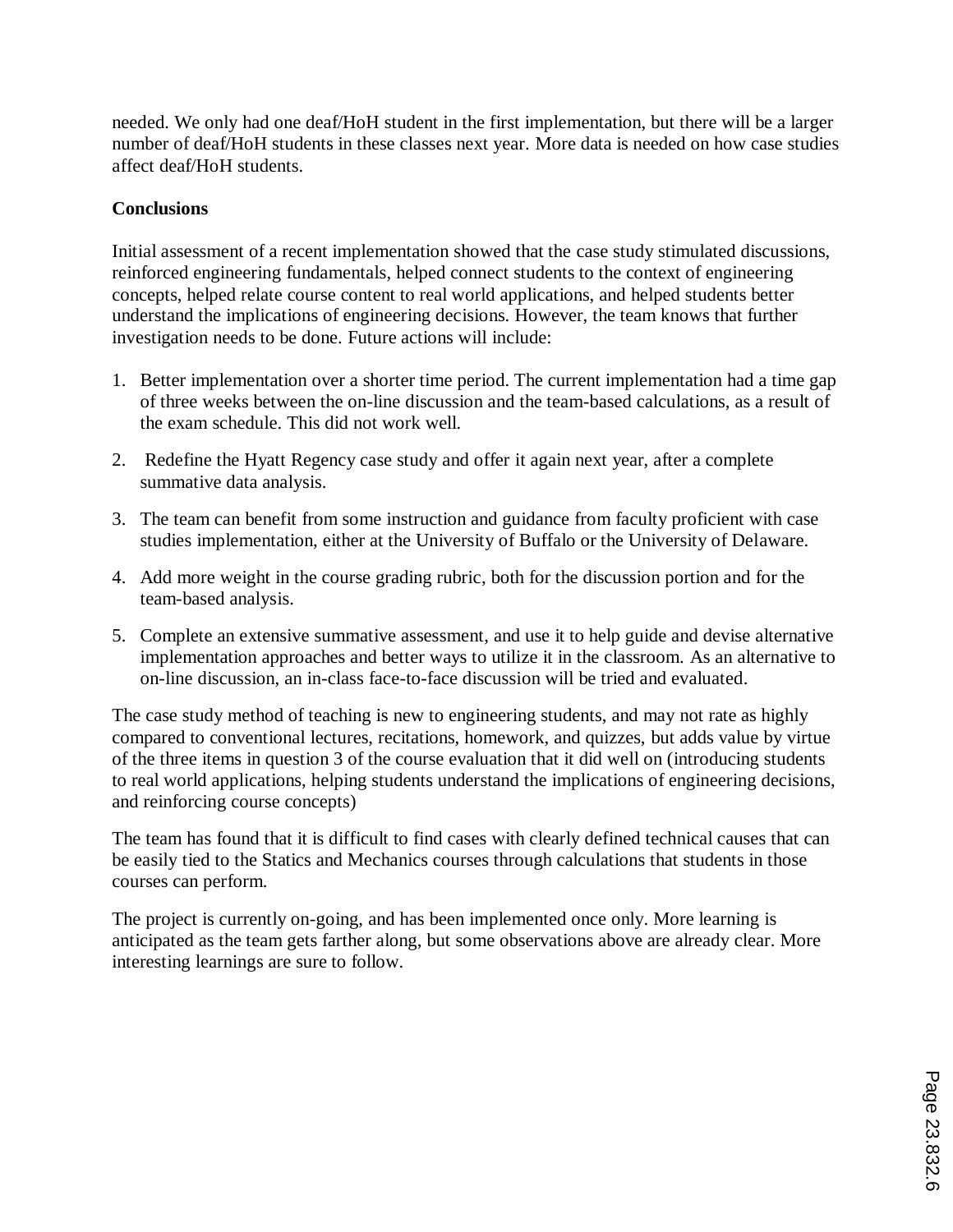# **Bibliography**

[1] Bo Xu , Haiyan Yan, Case Study Method of Teaching under Web-based Learning Environment, 2008 IEEE International Conference on Computer Science and Software Engineering.

[2] Liyang Yu, Wei Zhang, Failure Case Study: an Instructive Method for Teaching Computer Network Engineering, The 5th International Conference on Computer Science & Education Hefei, China. August 24–27, 2010.

[3] C. F. Herreid, "Because Wisdom Can't Be Told: Using Case Studies to Teach Science," Peer Review, Winter 2005. [Online]. Available:

http://www.aacu.org/peerreview/pr-wi05/pr-wi05realitycheck.cfm.

[4] Sohail Anwar*,* Use of Engineering Case Studies to Teach Associate Degree Electrical Engineering Technology Students, 31St ASEE/IEEE Frontiers in Education Conference, October 10 - 13,2001 Reno, NV

[5] (http://ublib.buffalo.edu/libraries/projects/cases/case.html).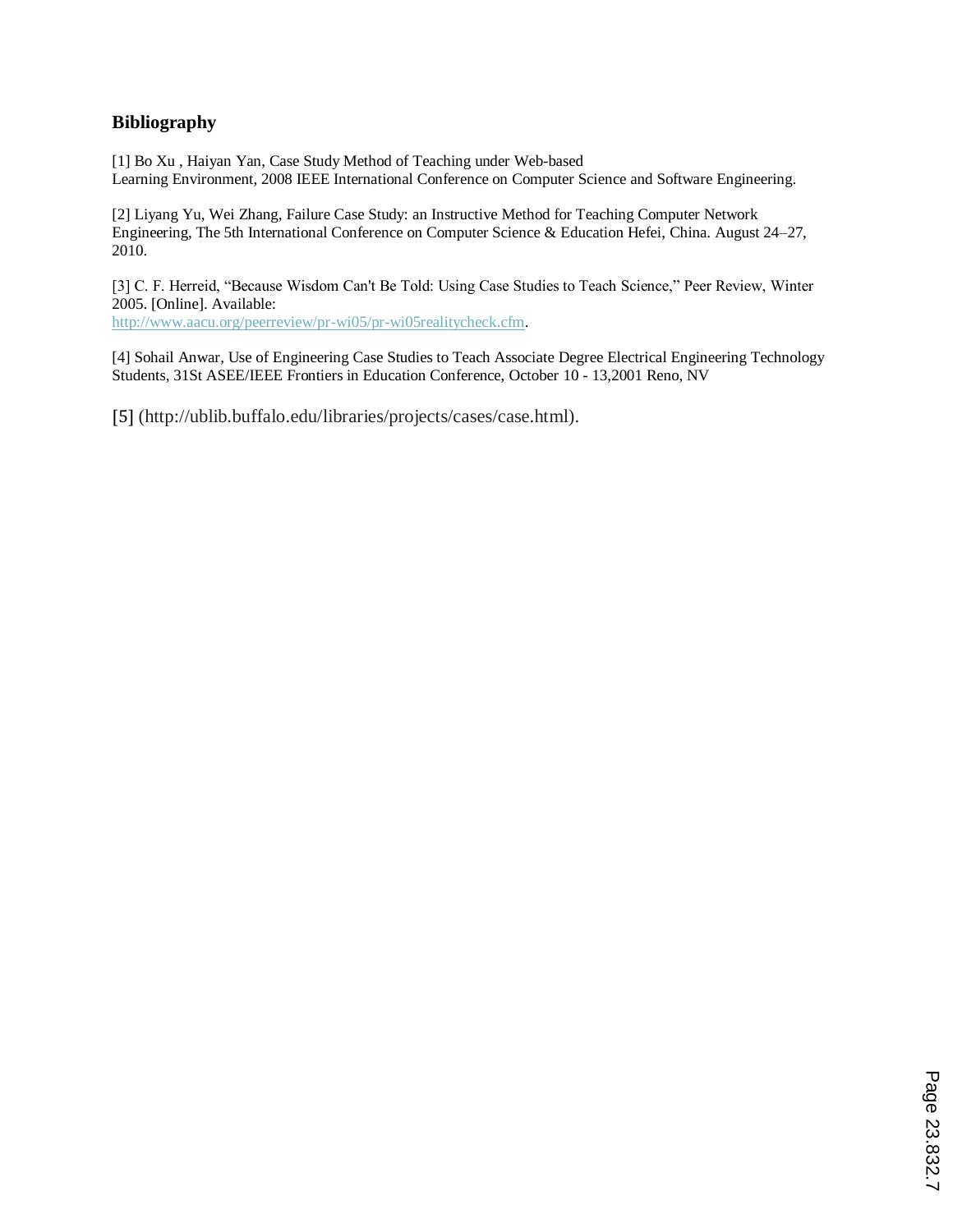(1) How well were the following topics covered?

(5–very well, 3–somewhat, 1–poorly)

| Force, Stress, and Shear                 | 5 |   | 3 | 2              |  |
|------------------------------------------|---|---|---|----------------|--|
| Hooke's Law                              | 5 | 4 | 3 | 2              |  |
| <b>Stress Concentrations</b>             | 5 | 4 | 3 | 2              |  |
| <b>Torsion and Deformation</b>           | 5 | 4 | 3 | $\mathcal{P}$  |  |
| Bending                                  | 5 | 4 | 3 | 2              |  |
| <b>Composite Bodies</b>                  | 5 | 4 | 3 | $\overline{2}$ |  |
| <b>Moment Diagrams</b>                   | 5 | 4 | 3 | 2              |  |
| <b>Shear Stress in Beams</b>             | 5 | 4 | 3 | 2              |  |
| Mohr's Circle                            | 5 |   | 3 | 2              |  |
| <b>Combined Loads</b>                    | 5 | 4 | 3 | 2              |  |
| <b>Transverse Loads &amp; Deflection</b> | 5 |   | 3 | 2              |  |

(2) How effective/important were the following in learning the material?

(5–very effective, 3–somewhat, 1–not effective, 0–not used)

| Lectures                 | 5 | 3 |   |  |
|--------------------------|---|---|---|--|
| Quizzes                  | 5 | 3 |   |  |
| Homework                 | 5 | 3 | ◠ |  |
| Recitations              | 5 | 3 |   |  |
| <b>Office Hours</b>      | 5 | 3 |   |  |
| <b>Mechanics Text</b>    | 5 | 3 | n |  |
| <b>Practice Problems</b> | 5 | 3 | n |  |
| Case Study               | 5 | 3 | n |  |
| Other (please state)     | 5 | 3 |   |  |

(3) How effective was the case study in:

| Relating course content to real world applications     | ∽ |  |  |  |
|--------------------------------------------------------|---|--|--|--|
| Reinforcing course concepts                            |   |  |  |  |
| Understanding implications of engineering<br>decisions |   |  |  |  |

(4) What helped you the most in the course?

(5) How would you improve the course?

# **Figure 1. Course Evaluation Form for Mechanics Winter Quarter 2012**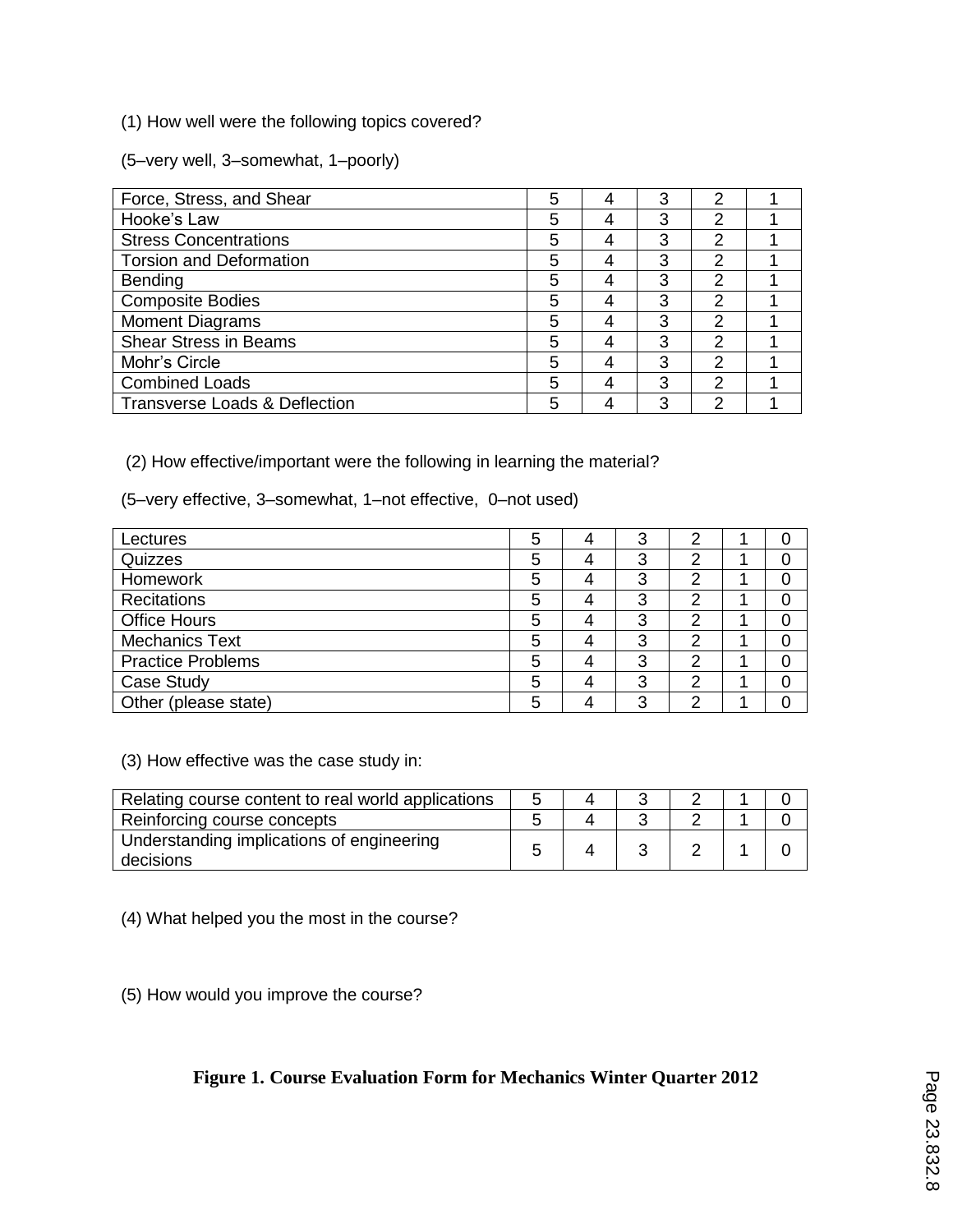

#### **Student' comments**

#### **Section 2:**

- "Make the case study worth more, or make it easier, because it seemed to be too much work for only one quiz grade"

-"Case study, it got me much more interested in course content"

-"Change the case study"

#### **Section 3:**

-"Eliminate the case study. The case study assignment required an excessive amount of time that has not worth what provided"

-"Case study: Should be more planned out and gave more given information to solve the actual scenario rather than the "worst case"".

-"make case study easy to understand"

-"I liked the idea of case study but it had poor execution. Number given and numbers online varied and make the work confusing. Also, it should be worth 2 quiz grades so it won't just be dropped if it is the lowest quiz grade. Many people simply chose not to do it because of that. "

-"The case study had potential, but the timing and the way it was presented made it nearly useless"

# **Figure 2. Results of question 2 of course evaluations and students' comments**